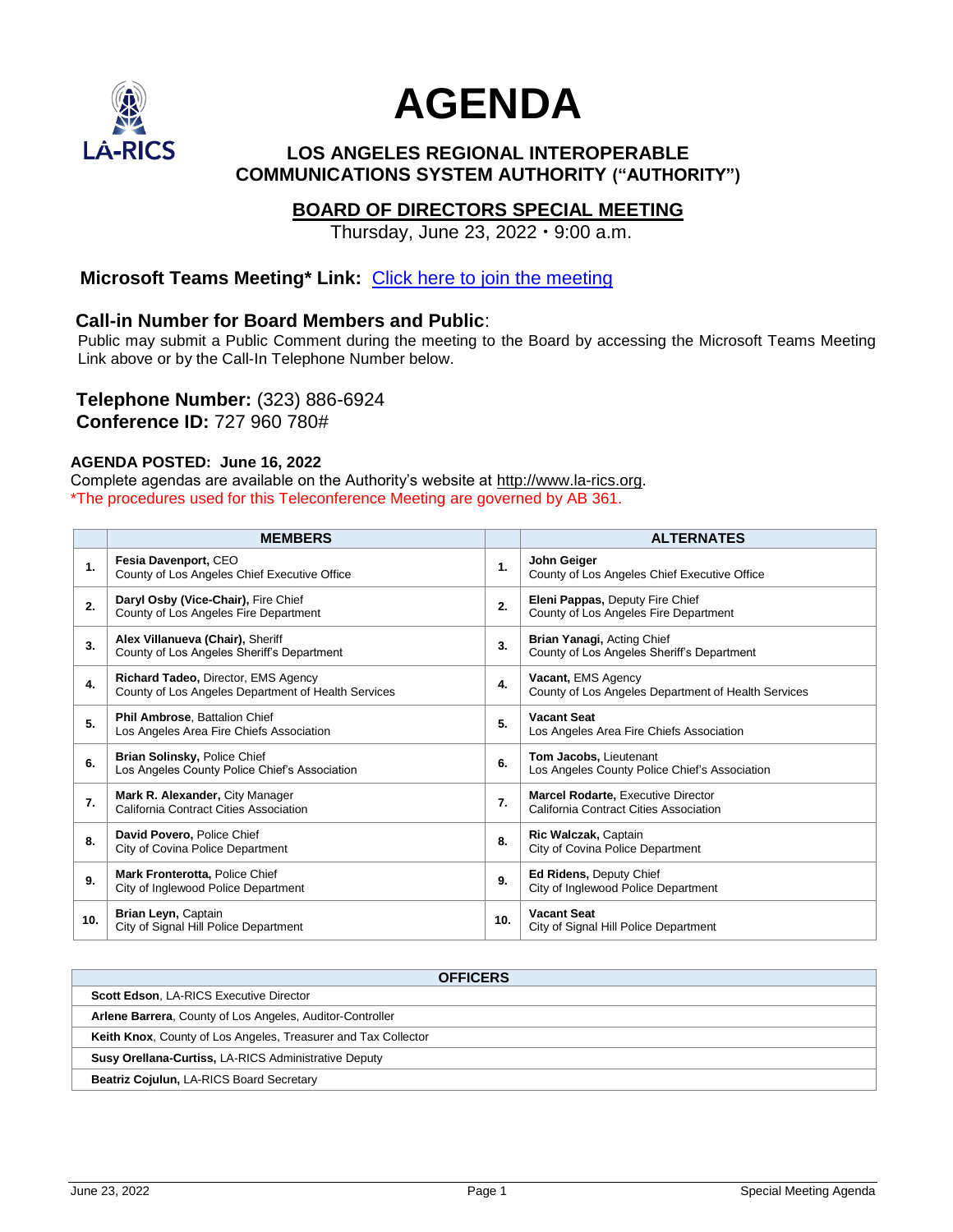

#### **NOTE: ACTION MAY BE TAKEN ON ANY ITEM IDENTIFIED ON THE AGENDA**

- **I. CALL TO ORDER**
- **II. ANNOUNCE QUORUM – ROLL CALL**
- **III. APPROVAL OF MINUTES – NONE**
- **IV. PUBLIC COMMENTS**
- **V. CONSENT CALENDAR (A)**

#### **A. FINDINGS TO CONTINUE TELECONFERENCE MEETINGS UNDER AB 361 AND RELATED ACTIONS**

It is recommended that your Board:

- 1. Find, in accordance with AB 361 Section 3(e)(3), California Government Code Section 54953(e)(3), that the Board has reconsidered the circumstances of the State of Emergency due to the COVID-19 pandemic and that the State of Emergency remains active; and
- 2. Find, in accordance with AB 361 Section 3(e)(3), California Government Code Section 54953(e)(3), that local officials continue to recommend measures to promote social distancing.

Agenda Item A

#### **VI. REPORTS – NONE**

**VII. DISCUSSION ITEMS – NONE**

#### **VIII. ADMINISTRATIVE MATTERS – (B)**

#### **B. APPROVE AMENDMENT NO. 99 TO AGREEMENT NO. LA-RICS 007 LOS ANGELES REGIONAL INTEROPERABLE COMMUNICATIONS SYSTEM LAND MOBILE RADIO SYSTEM**

It is recommended that your Board:

- 1. Make the following findings:
	- a. Find that approval of Amendment No. 99, which includes a Change Order for the Los Angeles County Fire Command (FCCF) site and Los Angeles County Sheriff's Department Palmdale Station (PLM) related to a leased fiber link between FCCF and PLM, is not subject to CEQA because it is not defined as a project under CEQA and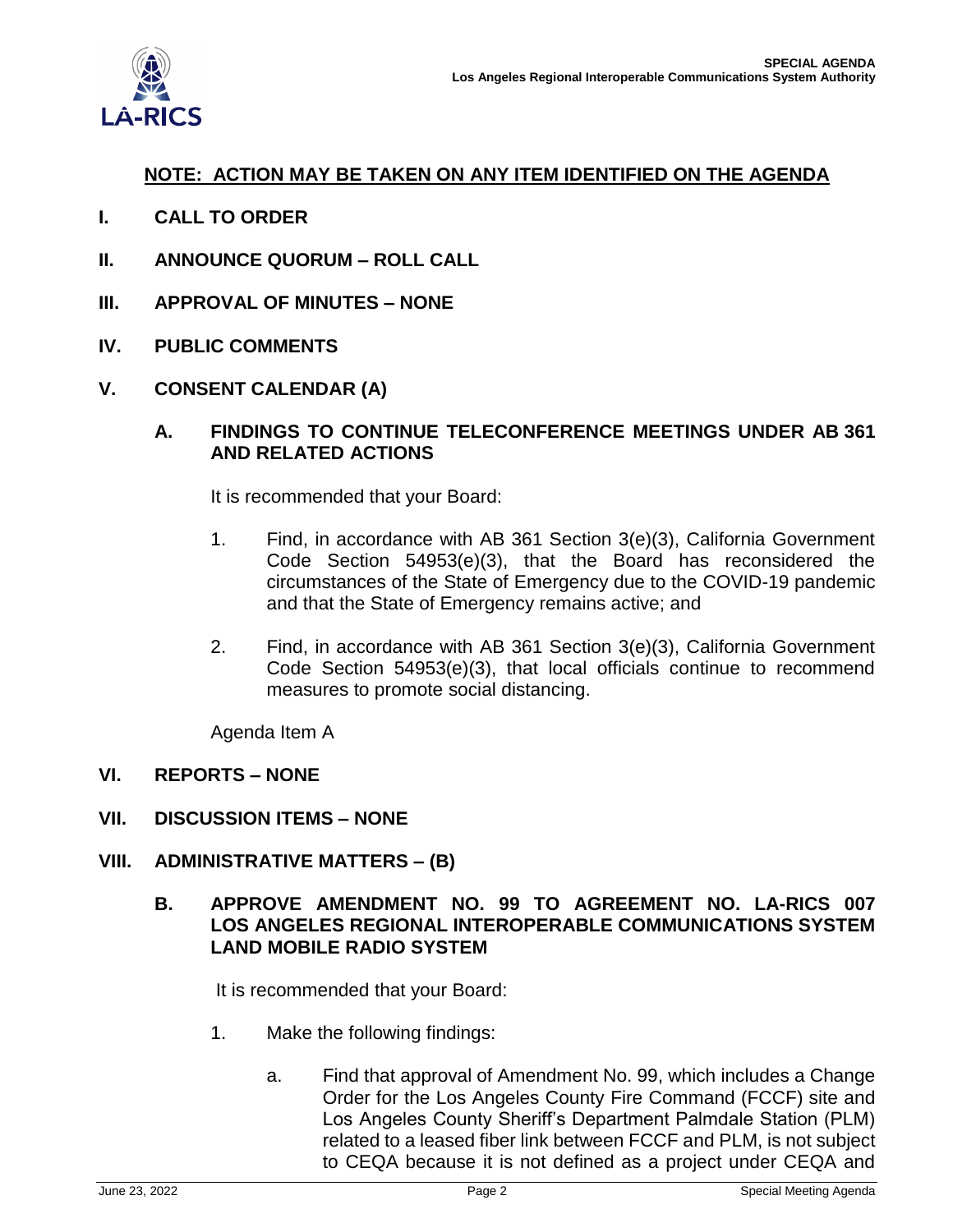

does not have the potential for causing a significant effect on the environment.

- 2. Approve Amendment No. 99 to Agreement No. LA-RICS 007 for an LMR System with Motorola Solutions, Inc. (MSI) to incorporate a Change Order to maintain the existing leased fiber link between the FCCF and PLM sites for a cost increase in the amount of \$11,617.
- 3. Authorize an increase to the Maximum Contract Sum in an amount of \$11,617 from \$215,313,148 to \$215,324,765 when taking the recommended actions into consideration.
- 4. Delegate authority to the Executive Director to execute Amendment No. 99, in substantially similar form to the enclosed Amendment (Enclosure).
- 5. Allow for the issuance of one or more Notices to Proceed for the Work contemplated in Amendment No. 99, as may be necessary.

Agenda Item B

#### **IX. MISCELLANEOUS**

#### **X. ITEMS FOR FUTURE DISCUSSION AND/OR ACTION BY THE BOARD**

**XI. CLOSED SESSION REPORT – NONE**

#### **XII. ADJOURNMENT AND NEXT MEETING**

Regular Board Meeting on Thursday, July 7, 2022, at 9:00 a.m., via Microsoft Teams/ Teleconference Meeting.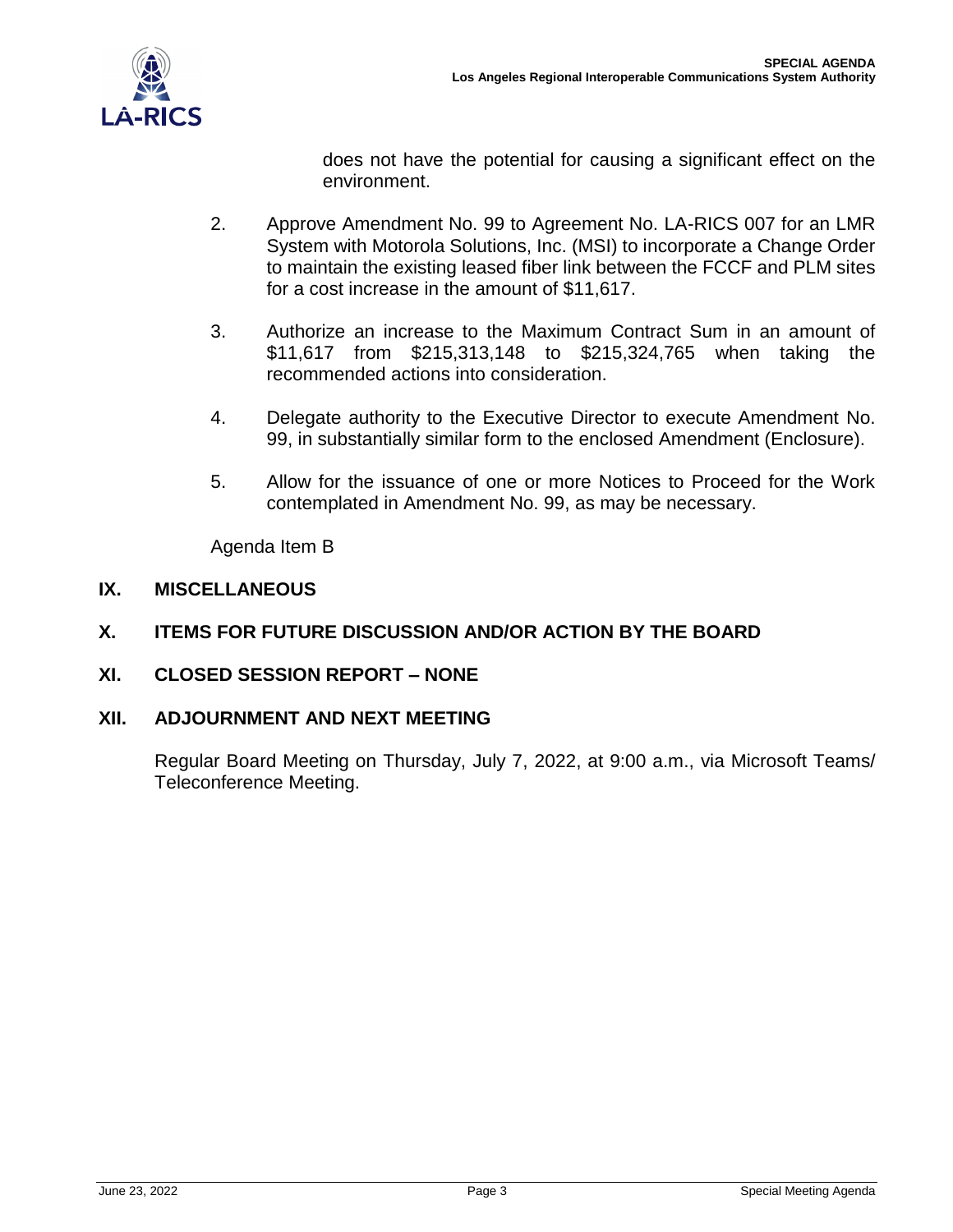

#### BOARD MEETING INFORMATION

Members of the public may also address the Board on any matter within the subject matter jurisdiction of the Board. The Board will entertain such comments during the Public Comment period. Public Comment will be limited to three (3) minutes per individual for each item addressed, unless there are more than ten (10) requests for each item, in which case the Public Comment will be limited to one (1) minute per individual. The aforementioned limitation may be waived by the Board's Chair.

*(NOTE: Pursuant to Government Code Section 54954.3(b) the legislative body of a local agency may adopt reasonable regulations, including, but not limited to, regulations limiting the total amount of time allocated for public testimony on particular issues and for each individual speaker.)*

It is requested that individuals who require the services of a translator contact the Board Secretary no later than the day preceding the meeting. Whenever possible, a translator will be provided. Sign language interpreters, assistive listening devices, or other auxiliary aids and/or services may be provided upon request. To ensure availability, you are advised to make your request as soon as possible. (323) 881-8291 or (323) 881- 8295.

SI REQUIERE SERVICIOS DE TRADUCCION, FAVOR DE NOTIFICAR LA OFICINA LO MAS PRONTO POSIBLE. (323) 881-8291 o (323) 881-8295.

The meeting is recorded, and the recording is kept for 30 days.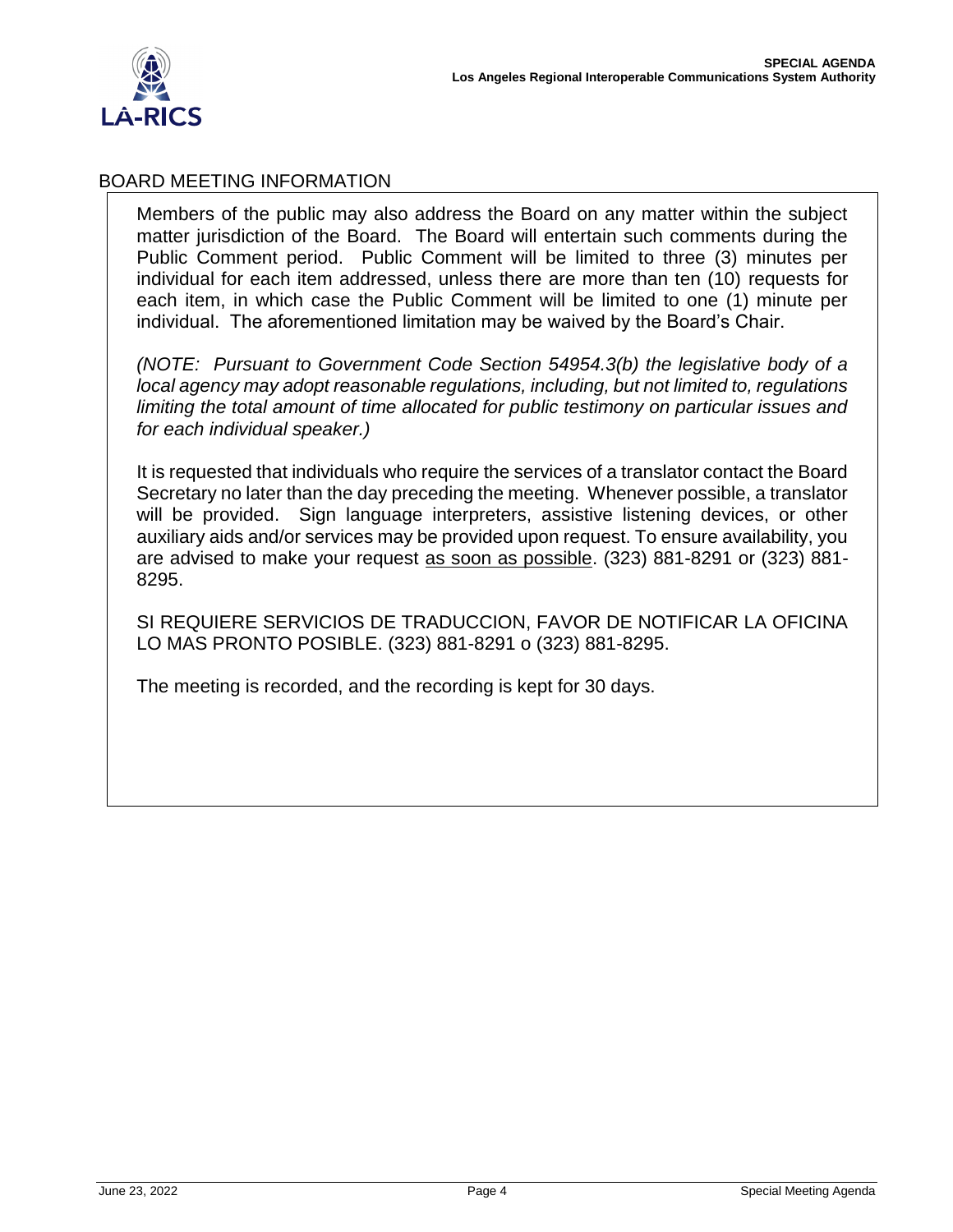

### **LOS ANGELES REGIONAL INTEROPERABLE COMMUNICATIONS SYSTEM AUTHORITY**

2525 Corporate Place, Suite 100 Monterey Park, California 91754 Telephone: (323) 881-8291 http://www.la-rics.org

SCOTT EDSON EXECUTIVE DIRECTOR

June 23, 2022

LA-RICS Board of Directors Los Angeles Regional Interoperable Communications System Authority (the "Authority")

Dear Directors:

#### **FINDINGS TO CONTINUE TELECONFERENCE MEETINGS UNDER AB 361 AND RELATED ACTIONS**

#### **SUBJECT**

The California Legislature passed AB 361 to enhance public access to local legislative body meetings during the COVID-19 pandemic and future applicable emergencies. Under AB 361, to continue to meet via teleconferencing, the local legislative body must adopt, by a majority vote, specific findings within 30 days of the first use of the teleconferencing meeting rules after October 1, 2021, and within every 30 days thereafter. The first Board meeting under AB 361 occurred on October 7, 2021, and the Board made its appropriate findings thereafter. Given the timing of the July meeting, it is time for the Board to make another finding to continue to use a telephonic meeting.

#### **RECOMMENDED ACTIONS**

It is recommended that your Board, acting on its behalf, and on behalf of the Finance, Operations and Technical Committees appointed by the Board and which are subject to the Brown Act:

- 1. Find, in accordance with AB 361 Section 3(e)(3), California Government Code Section 54953(e)(3), that the Board has reconsidered the circumstances of the State of Emergency due to the COVID-19 pandemic and that the State of Emergency remains active; and
- 2. Find, in accordance with AB 361 Section 3(e)(3), California Government Code Section 54953(e)(3), that local officials continue to recommend measures to promote social distancing.

#### **BACKGROUND**

On September 10, 2021, the Legislature passed AB 361, to enhance public access to local legislative body meetings during the COVID-19 pandemic and future applicable

## AGENDA ITEM A